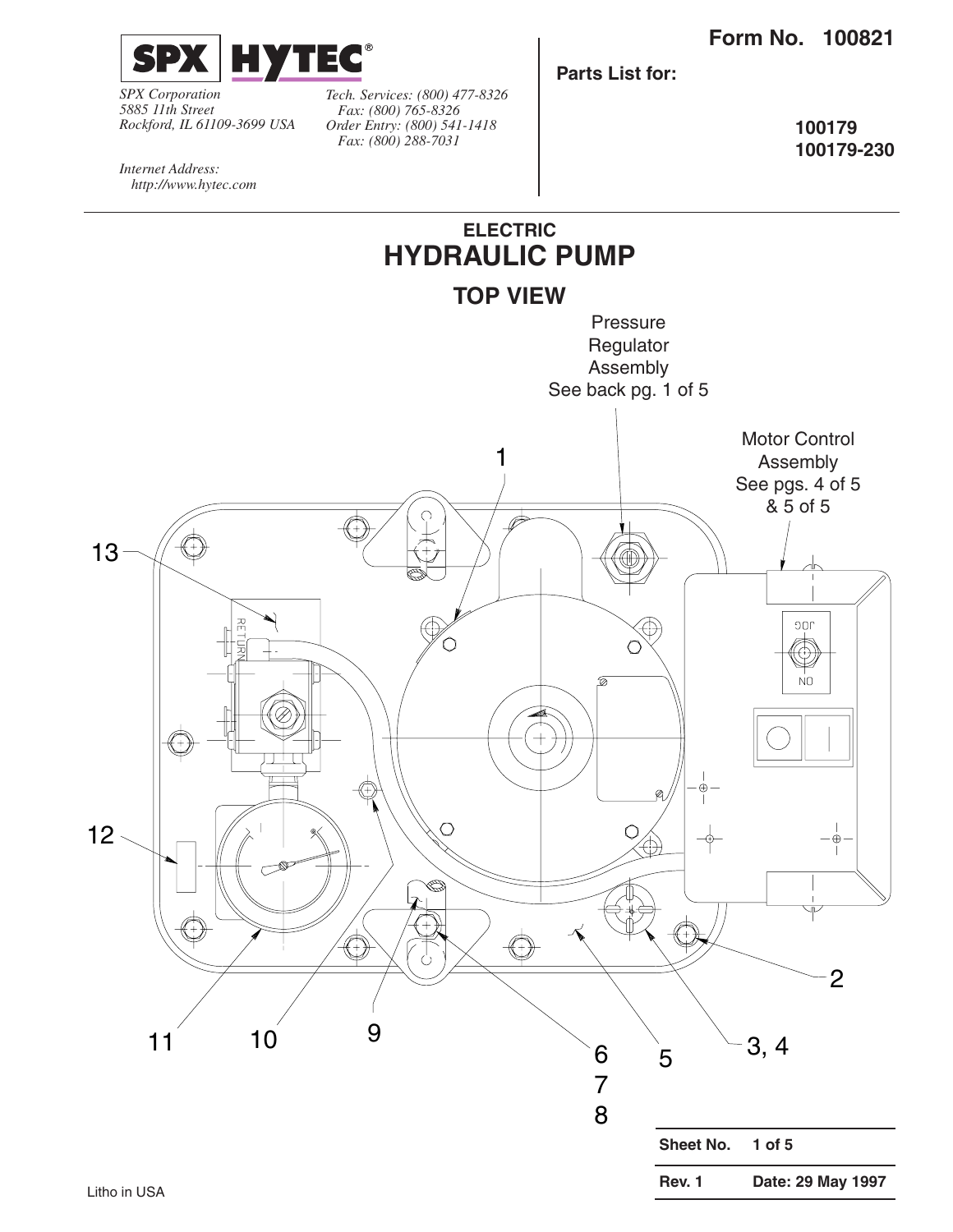| <b>Item</b> | Part    | No.                   |                                                          |
|-------------|---------|-----------------------|----------------------------------------------------------|
| No.         | No.     | Req'd                 | <b>Description</b>                                       |
|             | *304850 | 1                     | <b>Warning Decal</b>                                     |
| 2           | 209799  | 10                    | Self Tapping Screw (Torque to 50/60 in. lbs.)            |
| 3           | 20937   | 1                     | Filler/Vent Plug                                         |
| 4           | 200415  | 1                     | O-ring (Square Section)                                  |
| 5           | 46064   | 1                     | Cover Plate                                              |
| 6           | 12825   | $\mathbf{2}$          | Cap Screw (1/4-20 x 5/8 Lg.; Torque to 60/80 in. lbs.)   |
| 7           | 10245   | $\mathbf{2}^{\prime}$ | Lockwasher                                               |
| 8           | 10199   | 2                     | Hex Nut (1/4-20)                                         |
| 9           | 47492   | 1                     | Handle                                                   |
| 10          | 10030   | 1                     | Cap Screw (1/4-20 x 1/2 Lg.; Torque to 220/240 in. lbs.) |
| 11          | 17946   | 1                     | Gauge                                                    |
| 12          | 203972  | 1                     | Decal (CSA approval)                                     |
| 13          | 420029  |                       | Manifold Body                                            |

Part numbers marked with an asterisk (\*) are contained in Repair Kit No. 300430.

## **PRESSURE REGULATOR ASSEMBLY**



| <b>Item</b>    | Part  | No.   |                                       |
|----------------|-------|-------|---------------------------------------|
| No.            | No.   | Req'd | <b>Description</b>                    |
|                | 22362 |       | <b>Adjusting Screw</b>                |
| 2              | 10386 |       | Locknut (3/8-24)                      |
| 3              | 21305 | 1     | Valve Cap                             |
| 4              | 21306 |       | <b>Spring Guide</b>                   |
| 5              | 10268 | 1     | O-ring $(1/2 \times 3/8 \times 1/16)$ |
| 6              | 10495 | 1     | <b>Compression Spring</b>             |
| $\overline{7}$ | 22361 | 1     | Pressure Regulator Body               |
| 8              | 21046 |       | Poppet                                |
|                |       |       |                                       |
|                |       |       |                                       |

Refer to any operating instructions included with this product for detailed information about operation, testing, disassembly, reassembly, and preventive maintenance.

Items found in this parts list have been carefully tested and selected. **Therefore: Use only genuine Hytec replacement parts!**

Additional questions can be directed to our Technical Services Department.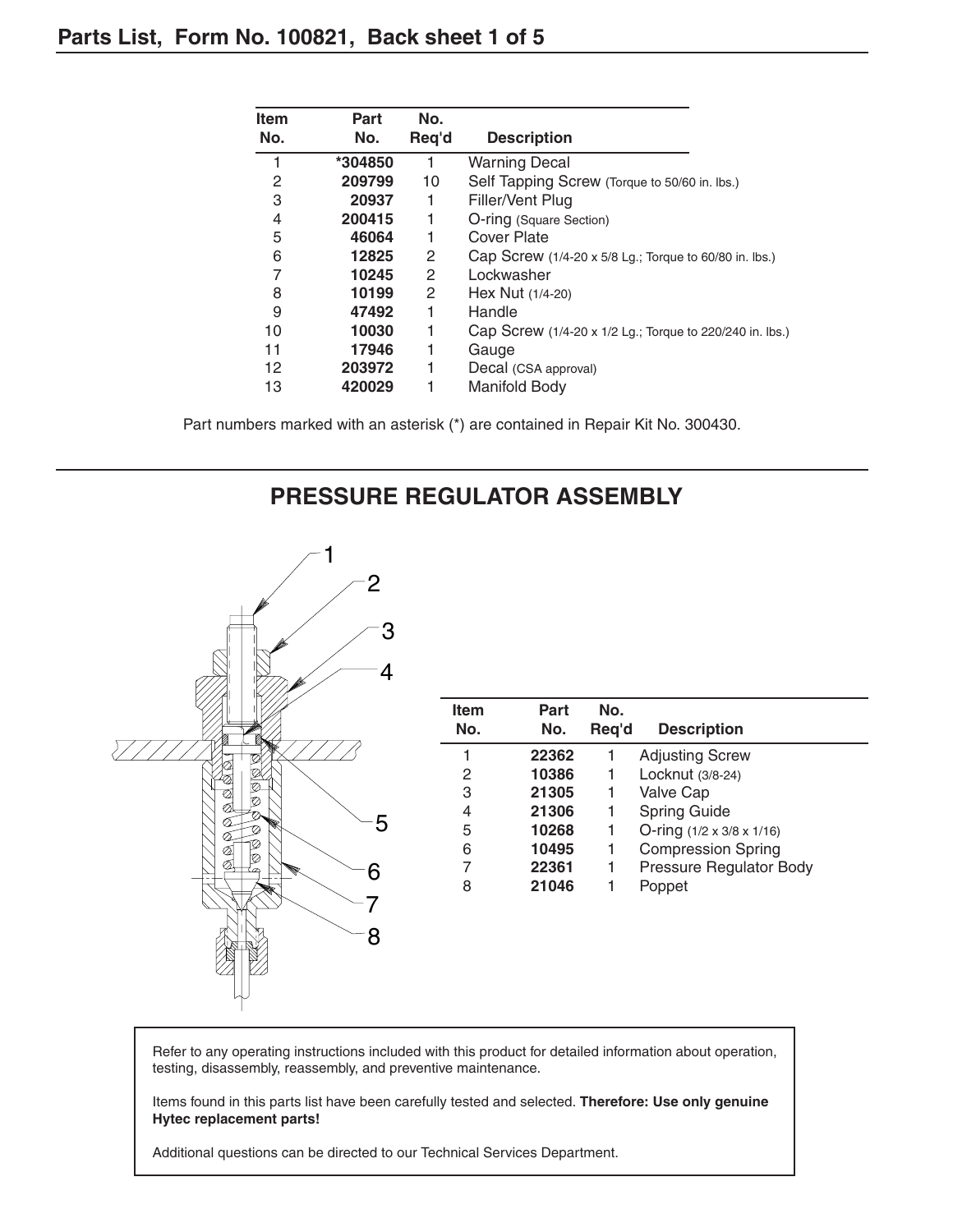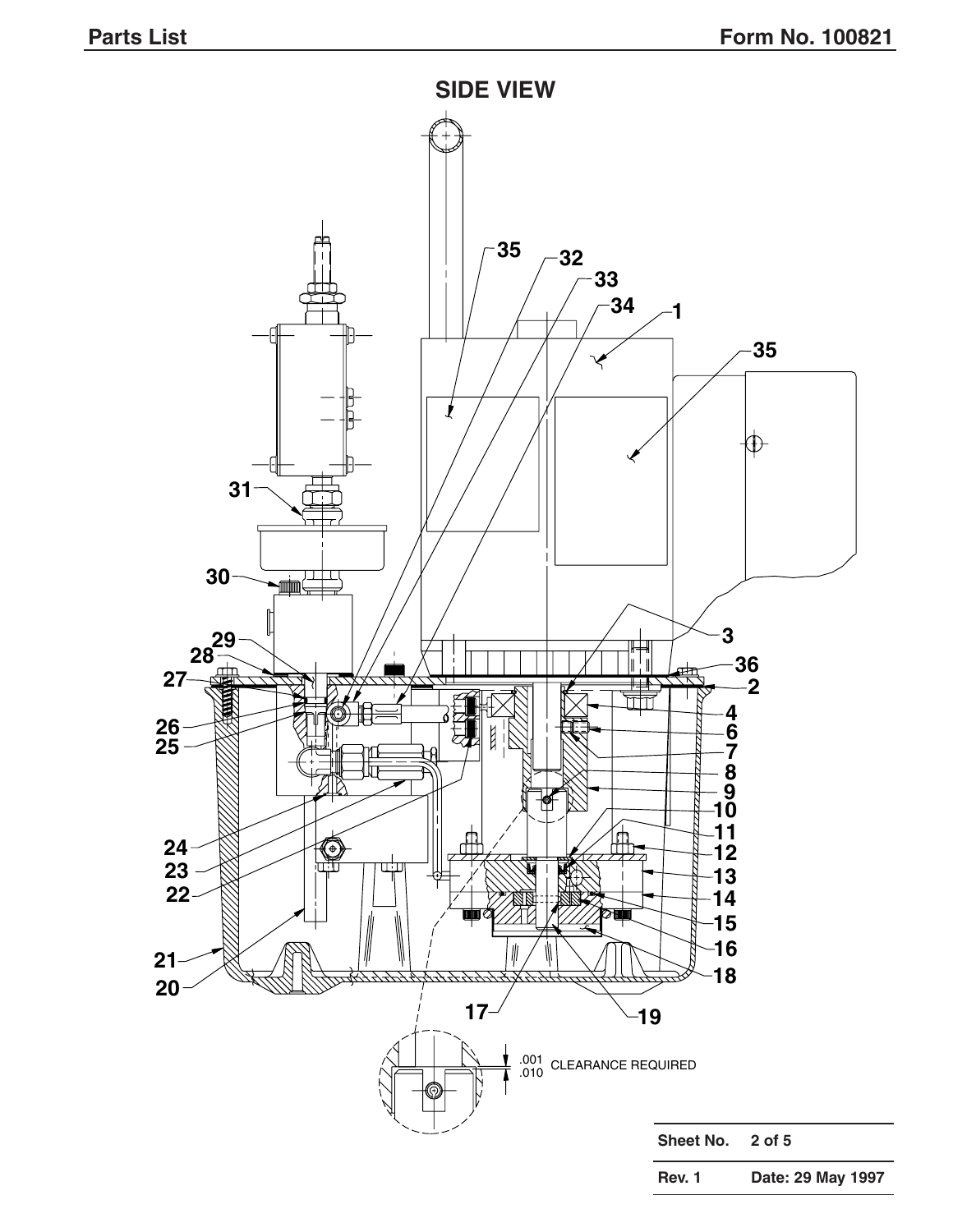| Item           | Part              | No.                 |                                                            |  |  |
|----------------|-------------------|---------------------|------------------------------------------------------------|--|--|
| No.            | No.               | Req'd               | <b>Description</b>                                         |  |  |
| 1              | 58196WH2          | 1                   | <b>Electric Motor</b>                                      |  |  |
| 2              | *40164            | $\mathbf{1}$        | Gasket                                                     |  |  |
| 3              | 209798            | 1                   | <b>Retaining Ring</b>                                      |  |  |
| 4              | 209805            | 1                   | <b>Bearing</b>                                             |  |  |
| 6              | 10519             | 1                   | Set Screw (1/4-20 x 3/8 Lg.; Torque to 60/80 in. lbs.)     |  |  |
| $\overline{7}$ | 10136             | 1                   | Set Screw (1/4-20 x 1/4 Lg.; Torque to 60/80 in. lbs.)     |  |  |
| 8              | 10973             | 1                   | Slotted Spring Pin (3/16 O.D. x 1-1/4 Lg.)                 |  |  |
|                |                   |                     | NOTE: Locate slot as shown in detail.                      |  |  |
| 9              | 45596             | 1                   | Eccentric                                                  |  |  |
| 10             | 12595             | 1                   | Washer                                                     |  |  |
| 11             | *304830           | 1                   | Oil Seal                                                   |  |  |
| 12             | 10199             | 2                   | Hex Nut (1/4-20)                                           |  |  |
| 13             | 61170             | 1                   | <b>Upper Gerotor Housing</b>                               |  |  |
| 14             | 61169             | 1                   | Lower Gerotor Housing                                      |  |  |
| 15             | *10922            | 1                   | O-ring (2-1/8 x 1-15/16 x 3/32)                            |  |  |
| 16             | 304826            | 1                   | Gerotor Set                                                |  |  |
| 17             | 209794            | $\mathbf{1}$        | Pin                                                        |  |  |
| 18             | 21846             | 1                   | <b>Filter Support</b>                                      |  |  |
| 19             | 304835            | 1                   | <b>Drive Shaft</b>                                         |  |  |
| 20             | 200609            | $\mathbf{1}$        | Drain Tube                                                 |  |  |
| 21             | 61165             | $\mathbf{1}$        | Reservoir                                                  |  |  |
| 22             | 10022             | 4                   | Cap Screw (1/4-20 x 1-1/2 Lg.; Torque to 180/200 in. lbs.) |  |  |
| 23             | 21278-50          | 1                   | Relief Valve (Set at 5,100/5,700 PSI)                      |  |  |
| 24             | *10266            | 1                   | O-ring $(3/8 \times 1/4 \times 1/16)$                      |  |  |
| 25<br>26       | 209795            | 1<br>$\overline{c}$ | <b>Outlet Ball Stop</b>                                    |  |  |
| 27             | *10268            | 2                   | O-ring $(1/2 \times 3/8 \times 1/16)$                      |  |  |
| 28             | *11863<br>*304829 | 1                   | Backup Washer<br>Gasket                                    |  |  |
| 29             | 202505            | $\mathbf{1}$        | <b>Bushing</b>                                             |  |  |
| 30             | 209945            | 2                   | Soc. Hd. Cap Screw (5/16-18 UNC x 2-1/2 Lg.;               |  |  |
|                |                   |                     | Torque to 220/240 in. lbs.)                                |  |  |
| 31             | 10618             | 1                   | <b>Tee Fitting</b>                                         |  |  |
| 32             | 10427             | 1                   | Pipe Plug (1/8 NPTF)                                       |  |  |
| 33             | 19463             | 1                   | Tee Fitting (Brass)                                        |  |  |
| 34             | 304819            | 1                   | Hose Assembly                                              |  |  |
| 35             | 200188            | 1                   | <b>Warning Decal</b>                                       |  |  |
| 36             | 351060            | $\mathbf{1}$        | Gasket                                                     |  |  |

#### **PARTS INCLUDED BUT NOT SHOWN**

| 309233 | 2 | Trade Name Decal     |
|--------|---|----------------------|
| 213771 |   | <b>Quick Coupler</b> |

Part numbers marked with an asterisk (\*) are contained in Repair Kit No. 300430.

Note: Shaded areas reflect last revision(s) made to this form.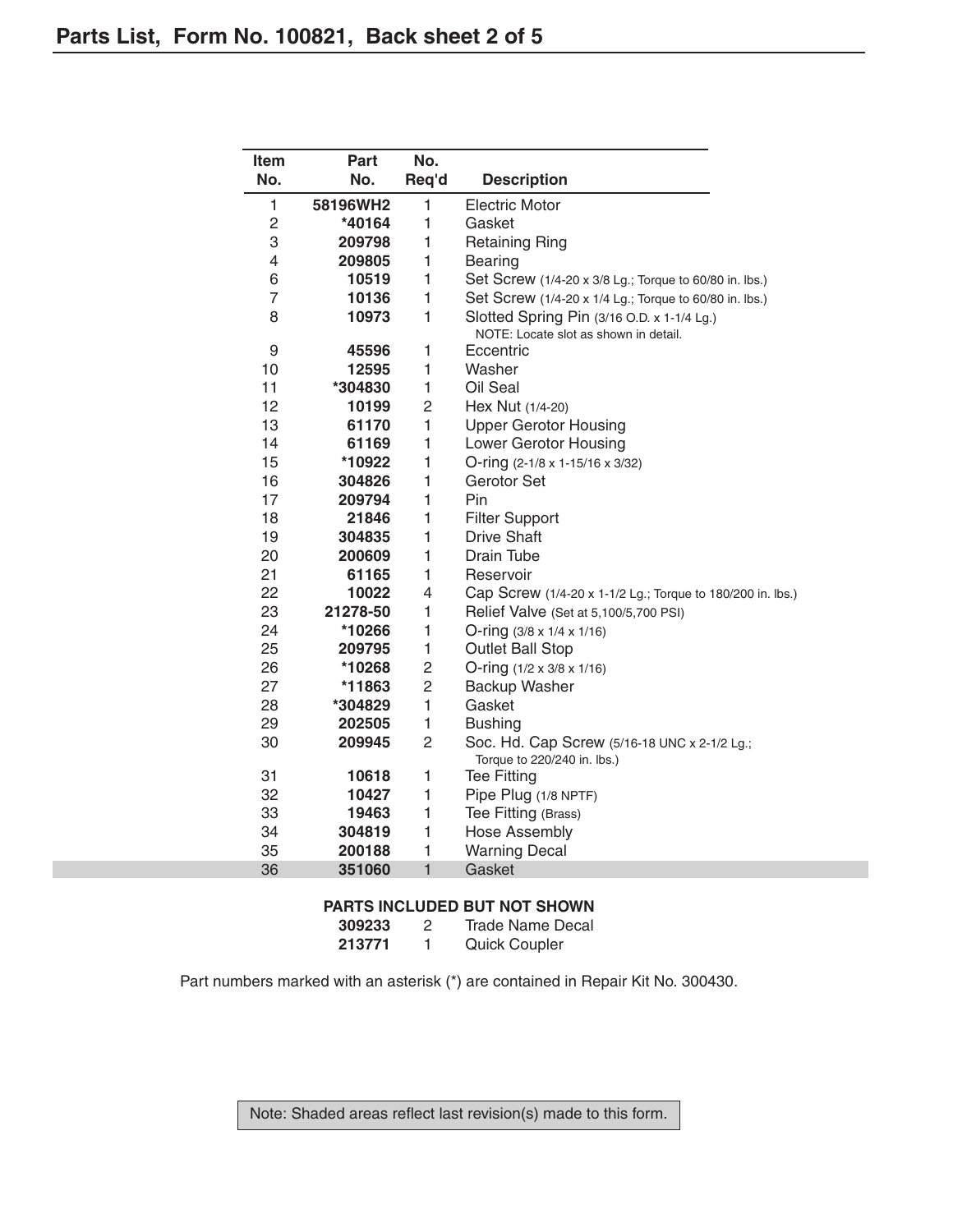**BOTTOM VIEW**





**Rev. 1 Date: 29 May 1997**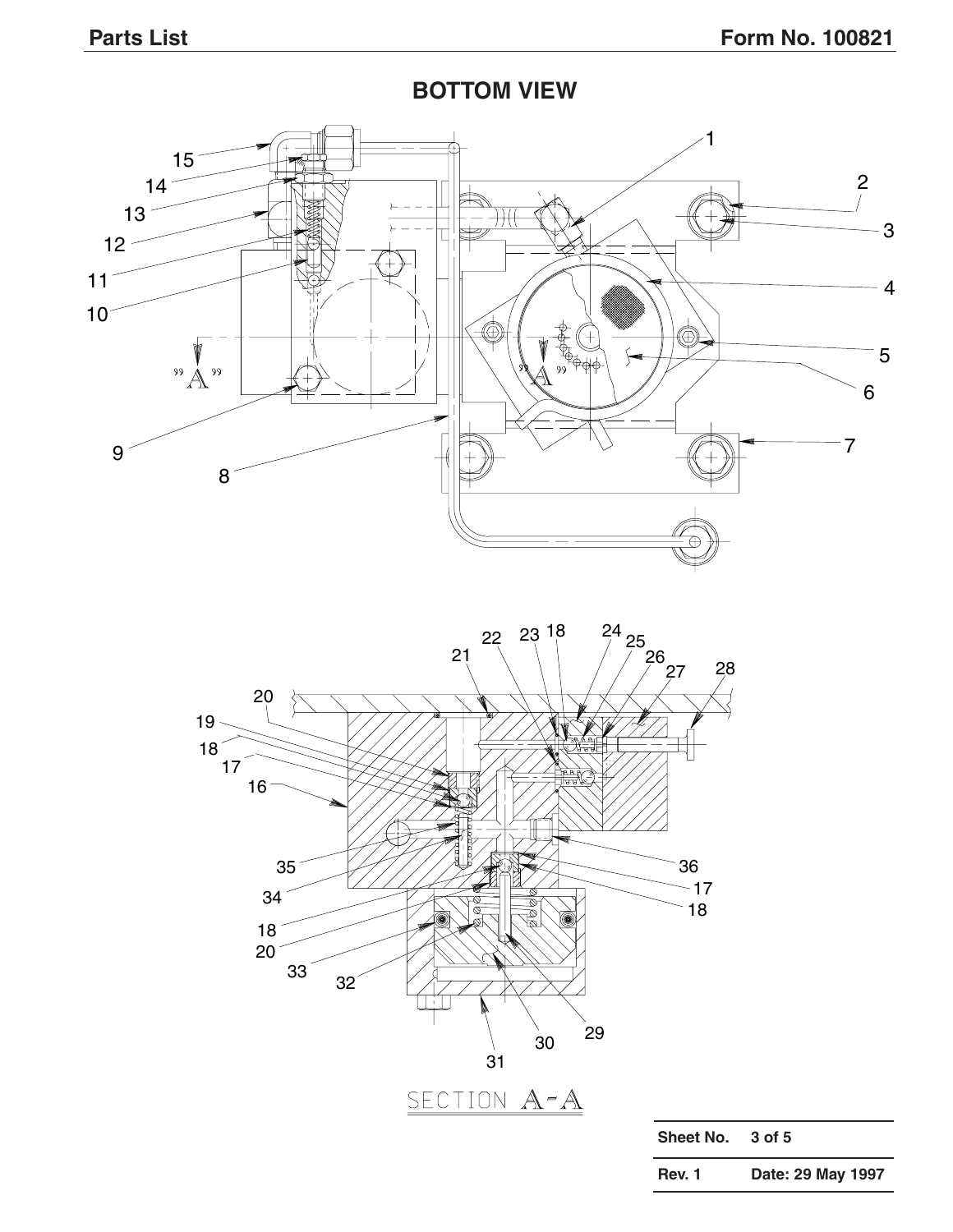| <b>Item</b>    | <b>Part</b> | No.            |                                                                    | <b>Item</b> | Part    | No.            |                                                            |
|----------------|-------------|----------------|--------------------------------------------------------------------|-------------|---------|----------------|------------------------------------------------------------|
| No.            | No.         | Req'd          | <b>Description</b>                                                 | No.         | No.     | Req'd          | <b>Description</b>                                         |
| 1              | 14440       | 1              | 90° Elbow Fitting                                                  | 18          | *12223  | 4              | Ball (3/16 dia.)                                           |
| $\overline{c}$ | 10258       | 4              | Washer (13/16 x 3/8 x 1/16)                                        | 19          | *209787 | $\mathbf{2}$   | Replaceable Seat                                           |
| 3              | 213663      | 4              | Flange Hd. Screw (3/8-16)<br>x 1" Lg.; Torque to 230/250 in. lbs.) | 20          | 209797  | $\overline{2}$ | Hollow Lock Screw (7/16-20;<br>Torque to 180/200 in. lbs.) |
| 4              | 11461       | 1.             | <b>Clamp Ring</b>                                                  | 21          | *10273  |                | O-ring $(13/16 \times 5/8 \times 3/32)$                    |
| 5              | 10854       | 2              | Cap Screw                                                          | 22          | *14763  |                | $O$ -ring                                                  |
|                |             |                | (Torque to 60/80 in. lbs.)                                         | 23          | *10265  |                | O-ring $(5/16 \times 3/16 \times 1/16)$                    |
| 6              | 21608       | 1              | Filter                                                             | 24          | 45559   |                | <b>High Pressure Check Block</b>                           |
| 7              | 52174       | 1              | <b>Bracket</b>                                                     | 25          | *10445  | $\overline{2}$ | <b>Compression Spring</b>                                  |
| 8              | 306171      | 1.             | <b>Tube Assembly</b>                                               | 26          | 24549   |                | <b>Valve Guide</b>                                         |
| 9              | 13037       | $\overline{2}$ | Cap Screw (1/4-20 x 2" Lg.;                                        | 27          | 45866   |                | High Pressure Piston Block                                 |
|                |             |                | Torque to 40/50 in. lbs.)                                          | 28          | 305526  |                | <b>High Pressure Piston</b>                                |
| 10             | 211080      | 1.             | Dowel Pin (1/4 O.D. x 1/2 Lg.)                                     | 29          | 211843  |                | Dowel Pin (3/16 O.D. x 1" Lg.)                             |
| 11             | *11221      | 1              | <b>Compression Spring</b>                                          |             |         |                | NOTE: Install with radius end out                          |
| 12             | 18969       | 1              | <b>Tee Fitting</b>                                                 | 30          | 46063   |                | <b>Automatic Valve Piston</b>                              |
| 13             | 10386       | 1              | Hex Locknut (3/8-24)                                               | 31          | 52167   |                | <b>Automatic Valve Block</b>                               |
| 14             | *29786      | 1.             | <b>Adjusting Screw</b>                                             | 32          | *16346  |                | <b>Compression Spring</b>                                  |
|                |             |                | (Unloading Relief Valve)                                           | 33          | *10283  |                | O-ring $(2" \times 1 - 5/8 \times 3/16)$                   |
| 15             | 11278       | 1              | 90° Elbow Fitting                                                  | 34          | 12149   |                | Dowel Pin (1/8 O.D. x 3/4 Lg.)                             |
| 16             | 61167       | 1              | Check Body                                                         | 35          | *16057  |                | <b>Compression Spring</b>                                  |
| 17             | *10442      | 2              | Copper Washer (3/8 x 1/4 x 1/32)                                   | 36          | 15130   |                | Pipe Plug (1/16 NPTF)                                      |

## **Parts List, Form No. 100821, Back sheet 3 of 5**

Part numbers marked with an asterisk (\*) are contained in Repair Kit No. 300430.

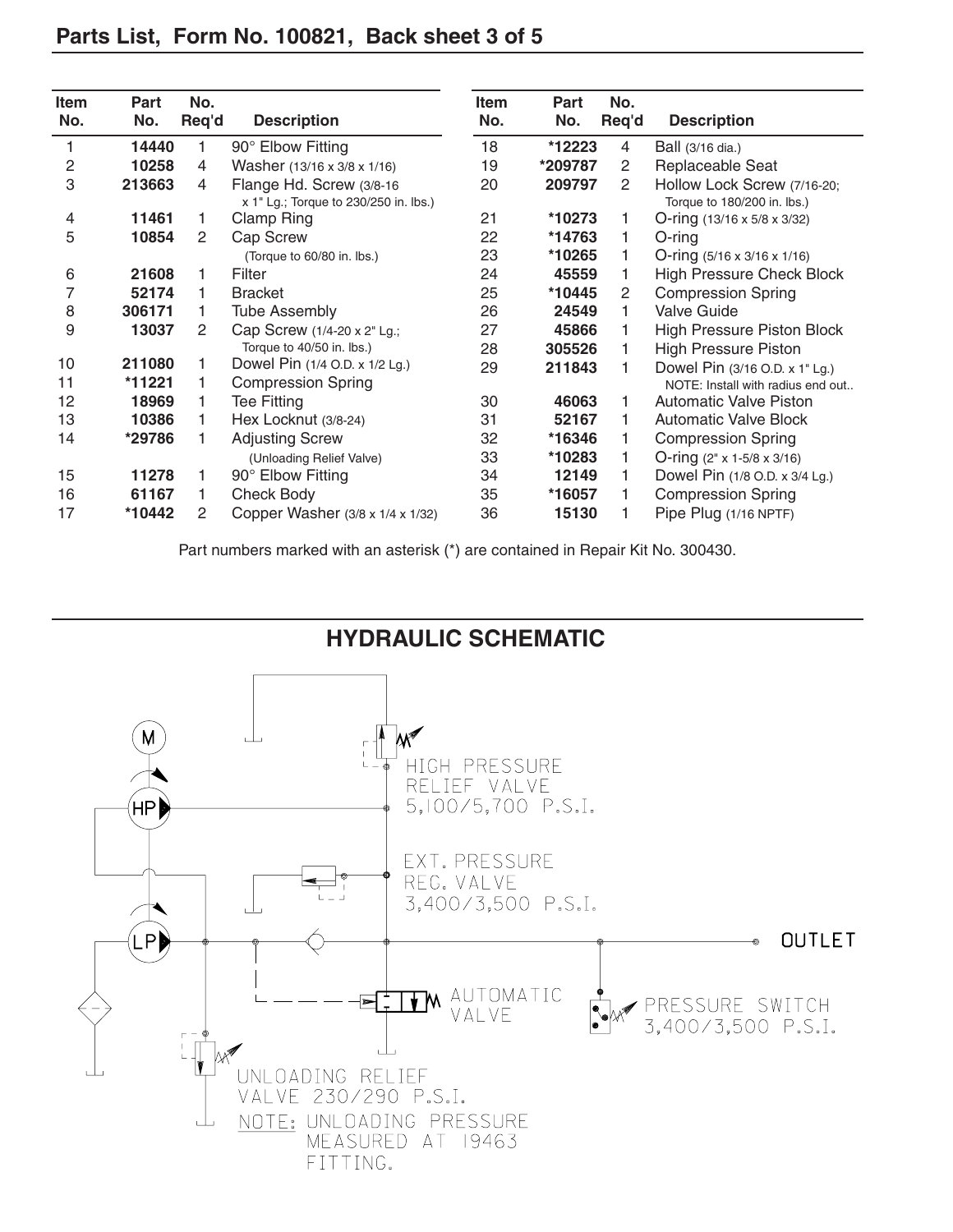# **MOTOR CONTROL ASSEMBLY FOR 100179**

## **115 V., 60 Hz.**



| Rev. 1 | Date: 29 May 1997 |  |
|--------|-------------------|--|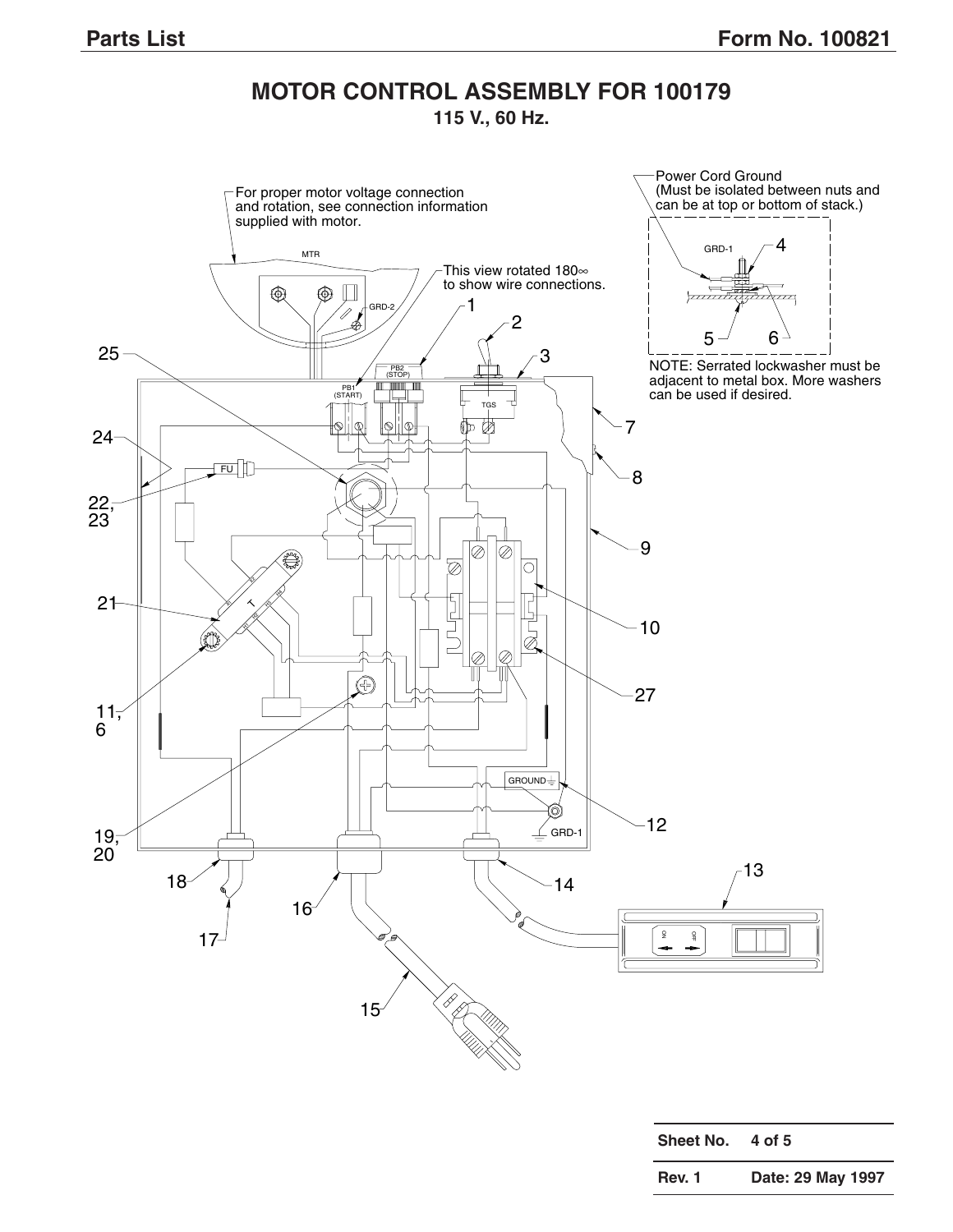| <b>Item</b> | Part     | No.   |                                | <b>Item</b> | Part   | No.   |                                 |
|-------------|----------|-------|--------------------------------|-------------|--------|-------|---------------------------------|
| No.         | No.      | Req'd | <b>Description</b>             | No.         | No.    | Req'd | <b>Description</b>              |
|             | 309019   |       | <b>Push Button Switch</b>      | 16          | 210112 |       | <b>Strain Relief</b>            |
| 2           | 12301    |       | <b>Toggle Switch</b>           | 17          | 52203  |       | <b>Pressure Switch Assembly</b> |
| 3           | 204577   |       | Decal (ON - JOG)               | 18          | 215857 |       | <b>Strain Relief Bushing</b>    |
| 4           | 10197    | 2     | Hex. Nut (#10-24)              | 19          | 13532  |       | Pan Hd. Tapping Screw           |
| 5           | 11856    |       | Rd. Hd. Machine Screw          |             |        |       | $(\#8-32 \times 3/8$ Lg.)       |
|             |          |       | (#10-24 x 1" Lg.)              | 20          | 206857 |       | Washer                          |
| 6           | 11108    | 3     | Washer (#10 External Tooth)    | 21          | 305665 |       | Transformer                     |
| 7           | 43126WH2 |       | <b>Motor Control Box Cover</b> | 22          | 16887  |       | Fuse Holder                     |
| 8           | 14812    | 4     | Pan Hd. Tapping Screw          | 23          | 206962 |       | Fuse $(3A)$                     |
| 9           | 51218WH2 |       | <b>Motor Control Box</b>       | 24          | 250150 |       | Decal (Fuse warning)            |
| 10          | 420718-4 |       | Contactor                      | 25          | 11202  |       | <b>Conduit Nipple</b>           |
| 11          | 11539    | 2     | Rd. Hd. Machine Screw          | 26          | 212434 |       | Washer                          |
|             |          |       | (#10-24 x 1/4 Lg.)             | 27          | 10166  | 2     | <b>Machine Screw</b>            |
| 12          | 205189   |       | Decal (Ground)                 |             |        |       |                                 |
| 13          | 25017    |       | <b>Hand Switch</b>             |             |        |       | PARTS INCLUDED BUT NOT SHOWN    |
| 14          | 15993    |       | <b>Strain Relief Bushing</b>   |             | 200188 |       | Warning Decal                   |
| 15          | 25229    |       | Cord Set (14/3 SJT0)           |             | 213695 |       | Decal (Intermittent Duty)       |

## **Parts List, Form No. 100821, Back sheet 4 of 5**

### **ELECTRICAL SCHEMATIC FOR 100179 115 V., 60 Hz**



**To help avoid personal injury, all electrical work must be done by a qualified electrician.**

### **North American & International Color Codes**

| <b>Conductors</b> North American | International |
|----------------------------------|---------------|
| LineBlackBrown                   |               |
| NeutralWhite Blue                |               |
| Ground Green Green/Yellow        |               |

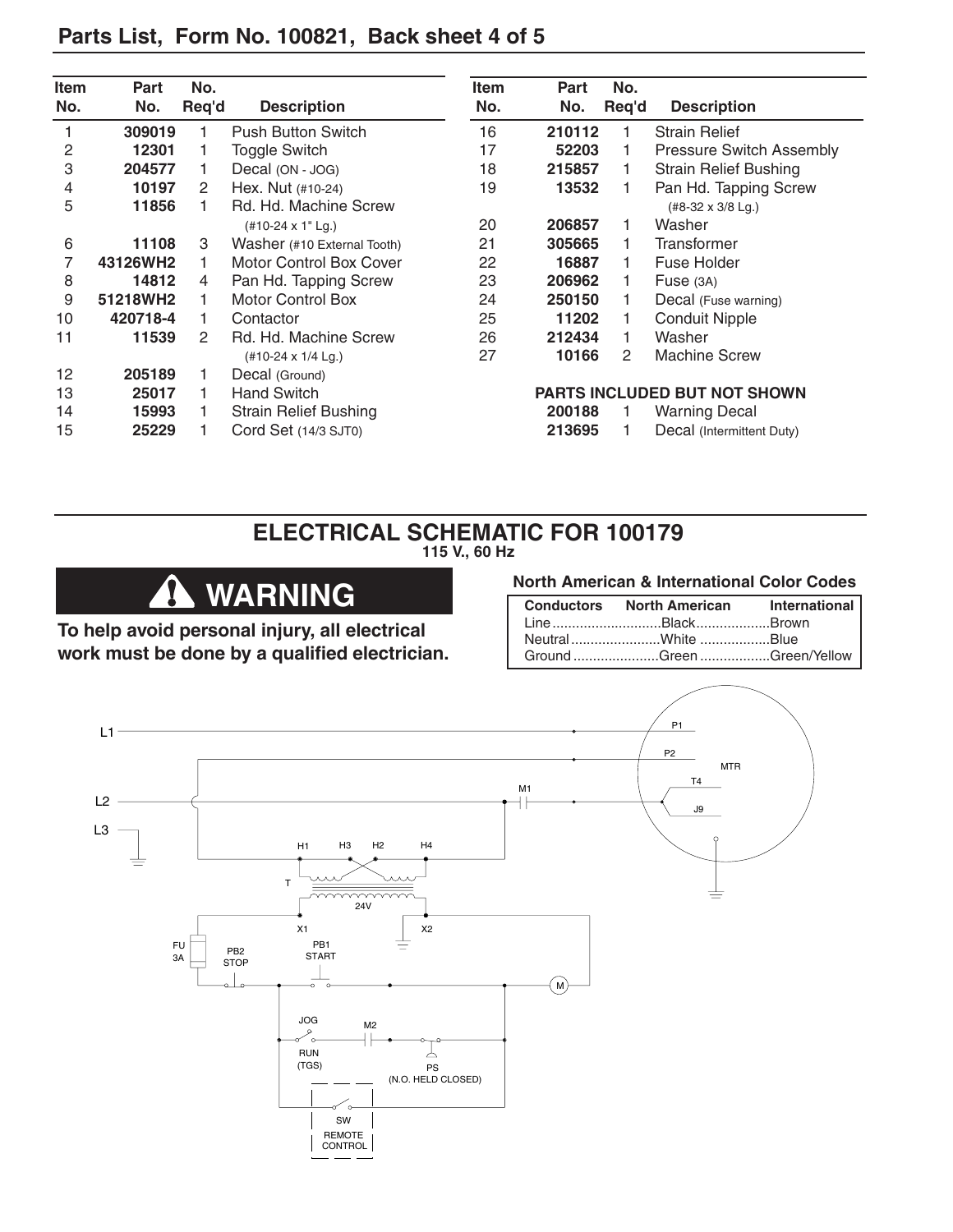# **MOTOR CONTROL ASSEMBLY FOR 100179-230**

**230 V., 60 Hz.**



| JIIGGL INU.   | . J VI J          |
|---------------|-------------------|
| <b>Rev. 1</b> | Date: 29 May 1997 |